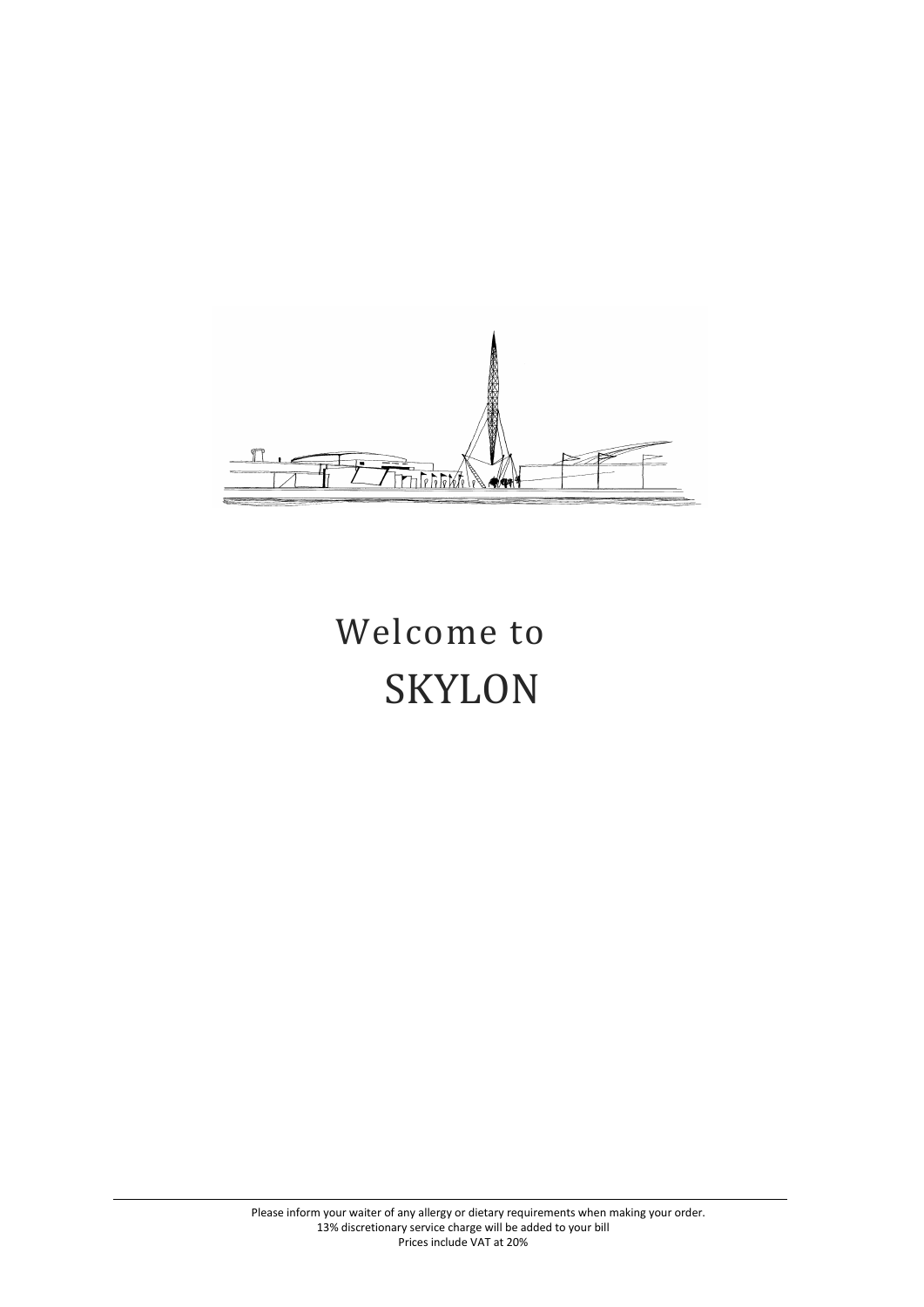#### MOCKTAILS

| Boogie Wonderland 57kcal<br>Caleno dark & spicy, coconut, milk, pumpkin, sugar, coffee           | 9.50  |
|--------------------------------------------------------------------------------------------------|-------|
| New Kid in Town 139kcal<br>Passion fruit, pineapple, grenadine syrup, Peroni zero                | 10.00 |
| <b>Walking on Sunshine</b> 274kcal<br>Coconut, lychee, pineapple, light                          | 9.50  |
| Peaches 47kcal<br>Caleno light & zest, peach, basil, cucumber, agave syrup, lime,<br>Ginger beer | 9.50  |

*If you have any food allergies or intolerances, please speak to your waiter before ordering. Please be aware that traces of allergens used in our kitchen may be present. (VG) - suitable for vegan requirements / (V) - suitable for vegetarian requirements. Adults need around 2000 kcal a day. 13% discretionary service charge will be added to your bill. Prices include VAT.*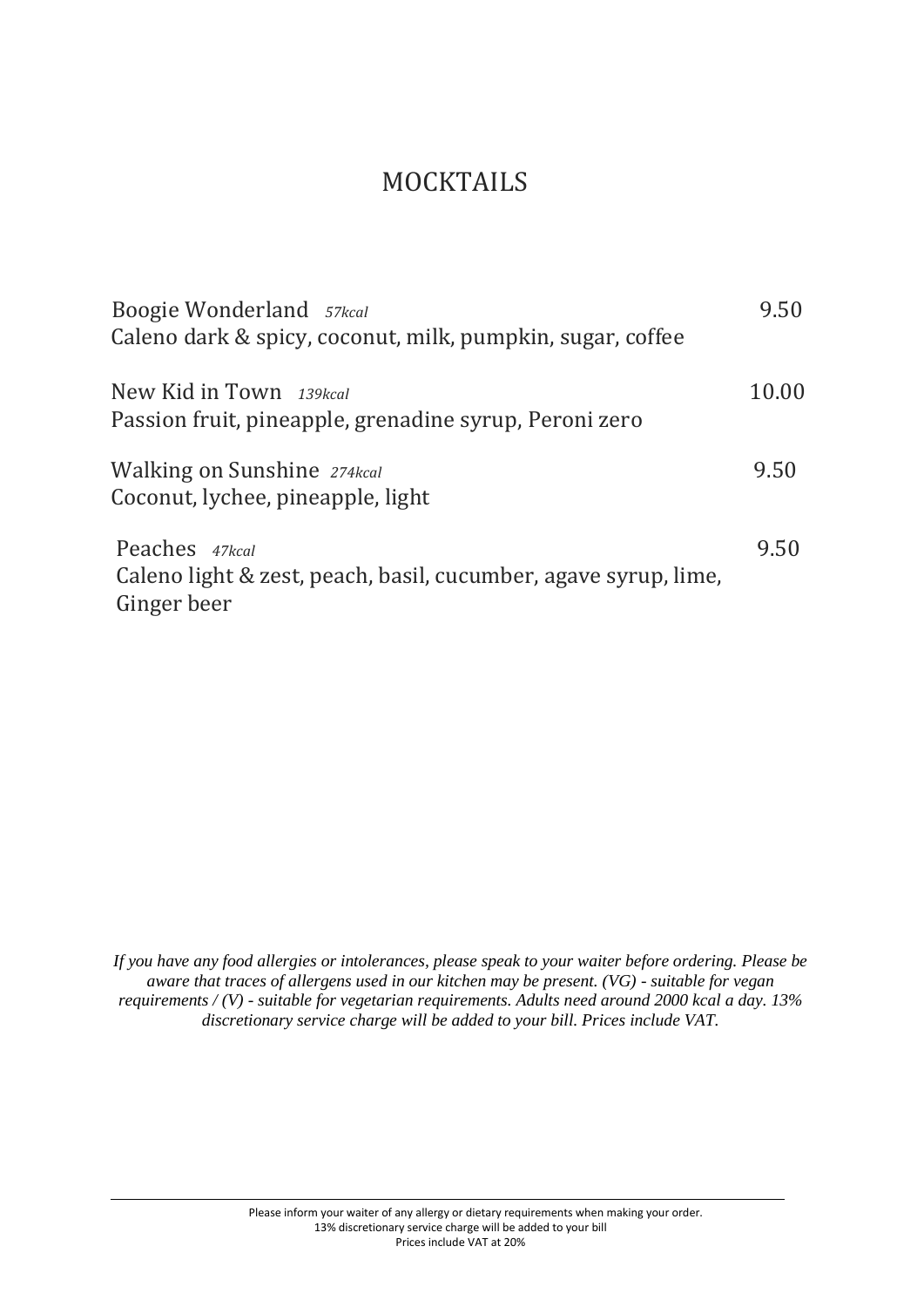### **COCKTAILS**

| Tommy's Margarita<br>Tequila, Lime, Agave Nectar                                                                 | 12.50 |
|------------------------------------------------------------------------------------------------------------------|-------|
| Manhattan<br>Rye Whiskey, sweet vermouth, Maraschino & Bitters                                                   | 14.50 |
| Mai Tai<br>Light & Dark Rum, Cointreau, Lime, Orgeat & Bitters                                                   | 14.50 |
| French 75<br>Gin, Champagne, Lemon, Sugar                                                                        | 13.50 |
| <b>Boulevardier</b><br>Bourbon, Campari, Sweet Vermouth                                                          | 12.00 |
| Last Word<br>Gin, Cherry Liqueur, Chartreuse, Lemon Juice                                                        | 13.00 |
| Aviation<br>Gin, Cherry Liqueur, Crème De Violette, Lemon Juice                                                  | 13.00 |
| Sazarac<br>Cognac, Rye Whiskey, Sugar, Anisette, Bitters                                                         | 16.00 |
| Sours<br>Spirit of choice, Sugar, Egg White, Lemon Juice, Bitters<br>(Whiskey, Pisco, Amaretto or Other Spirits) | 14.50 |
| Clover Club<br>Gin, Egg White, Sugar, Lemon Juice, Fresh Raspberries                                             | 12.50 |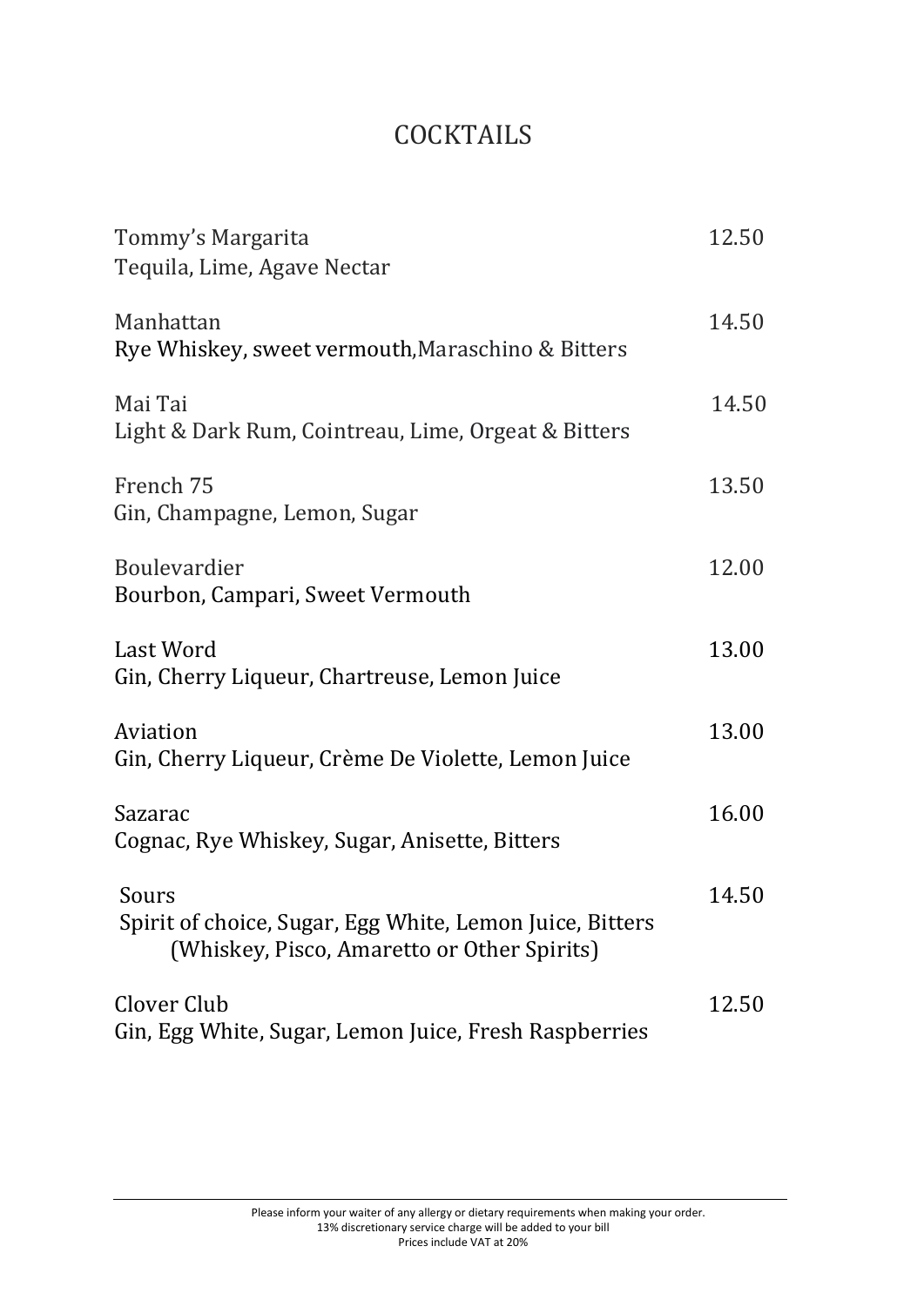|                                         |             | 50ml  |
|-----------------------------------------|-------------|-------|
| Plymouth 41.2%                          | UK          | 11.00 |
| Sipsmith VJOP 57.7%                     | UK          | 16.50 |
| Tarquin's Sea Dog Navy Strength 57%     | UK          | 15.50 |
| Cambridge Dry Gin 42%                   | UK          | 13.00 |
| Cambridge: Truffle 42%                  | UK          | 18.00 |
| Cambridge: Japan 42%                    | <b>UK</b>   | 14.50 |
| Nº 3 London Dry 46%                     | UK          | 12.50 |
| Tanqueray Nº Ten 47.3%                  | UK          | 13.00 |
| Tanqueray Flor de Sevilla 41.3%         | UK          | 12.00 |
| Warner's Rhubarb 40%                    | UK          | 13.00 |
| Williams Chase Pink Grapefruit (GF) 40% | UK          | 14.50 |
| Beefeater 24 London Dry 45%             | UK          | 10.00 |
| Hendrick's 41.4%                        | UK          | 12.00 |
| Jensen's Bermondsey 43%                 | UK          | 10.50 |
| Ki No Bi 45.7%                          | Japan 17.00 |       |
| <b>Monkey 47 47%</b>                    | DE          | 17.00 |
| Sipsmith London Dry 41.6%               | UK          | 12.50 |
| Tanqueray London Dry 43.1%              | UK L        | 10.50 |
| The Botanist 46%                        | <b>UK</b>   | 12.00 |
| Williams Chase Elegant & Crisp (GF) 48% | UK          | 14.00 |
| <b>Bols Genever 42%</b>                 | NL          | 11.00 |
| Gin Mare 42.7%                          | Spain 13.00 |       |
| Hayman's Old Tom 41.4%                  | UK          | 11.00 |
| <b>Forrest Organic 42%</b>              | UK          | 17.00 |
| Jensen's Old Tom 43%                    | UK 09.50    |       |
| Tarquin's Dry 42%                       | UK          | 10.50 |
| Oxley $47%$                             | UK          | 12.50 |
| Roku 43%                                | Japan 10.15 |       |

### GIN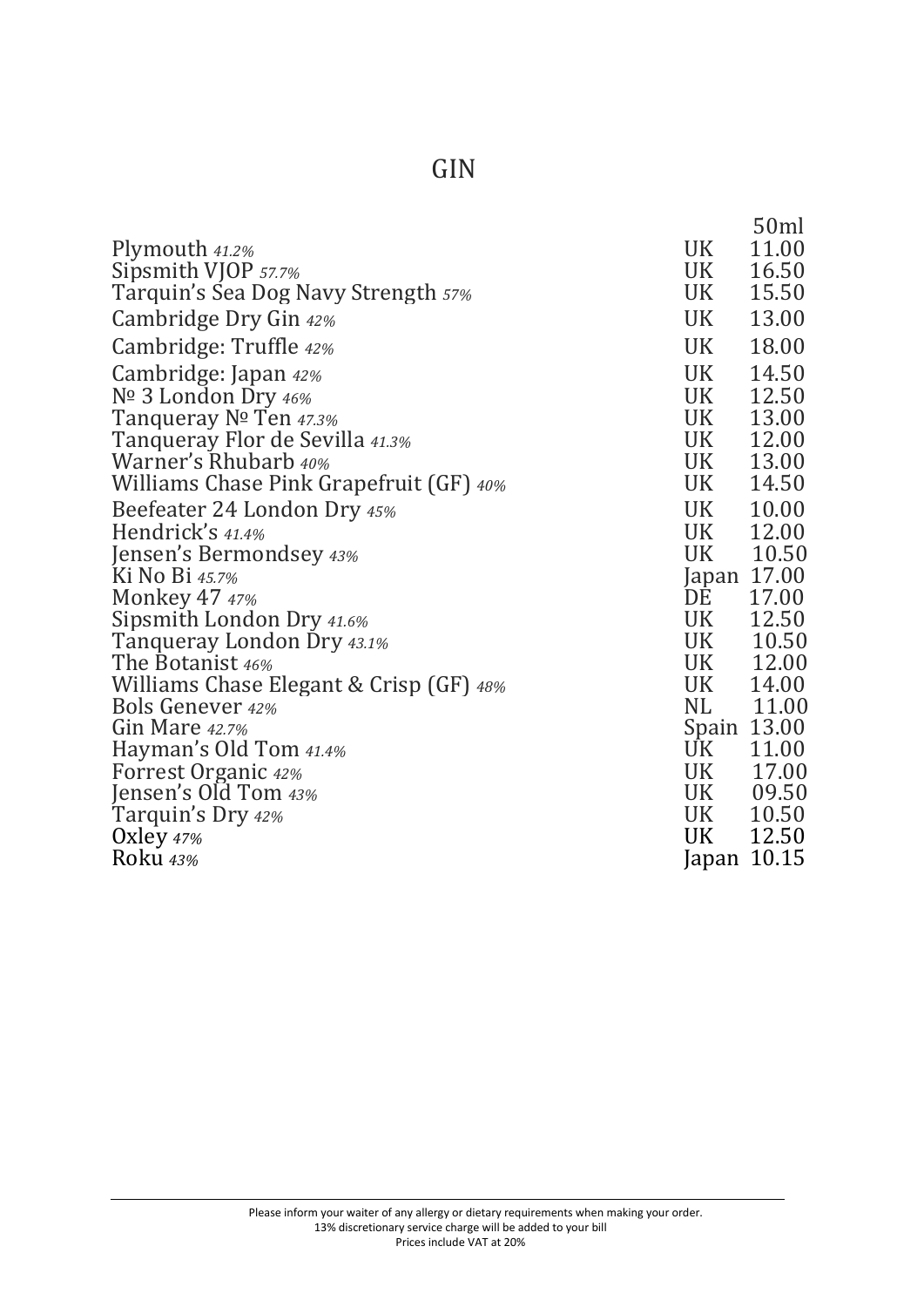### VODKA

| Absolut 50%<br>Absolut Vanilla 40%<br>Belvedere 40%<br>Belvedere smogory forest 40%<br>Chase 40%<br>Ciroc $40\%$<br>Ketel One 40%<br>Sauvelle 41%<br>Stoli Elit 40% | Sweden<br>Sweden<br>Poland<br>Poland<br>Uk<br>France<br><b>Netherlands</b><br>France<br><b>USA</b> | 50 ml<br>8.15<br>8.15<br>11.00<br>13.50<br>14.00<br>11.00<br>10.50<br>11.50<br>13.00 |
|---------------------------------------------------------------------------------------------------------------------------------------------------------------------|----------------------------------------------------------------------------------------------------|--------------------------------------------------------------------------------------|
| Zubrowka Bison Grass 40%                                                                                                                                            | Poland                                                                                             | 9.50                                                                                 |

# TEQUILA/MEZCAL

 $\overline{a}$ 

|                            | 50ml  |
|----------------------------|-------|
| Del Maguey Vida mezcal 42% | 12.15 |
| Don Julio Blanco 38%       | 13.50 |
| Don Julio Reposado 38%     | 14.50 |
| Don Julio Anejo 38%        | 16.00 |
| Olmeca Blanco 38%          | 10.50 |
| Olmeca Altos plata 40%     | 9.00  |
| Patron Anejo 40%           | 16.00 |
| Patron Reposado 40%        | 14.00 |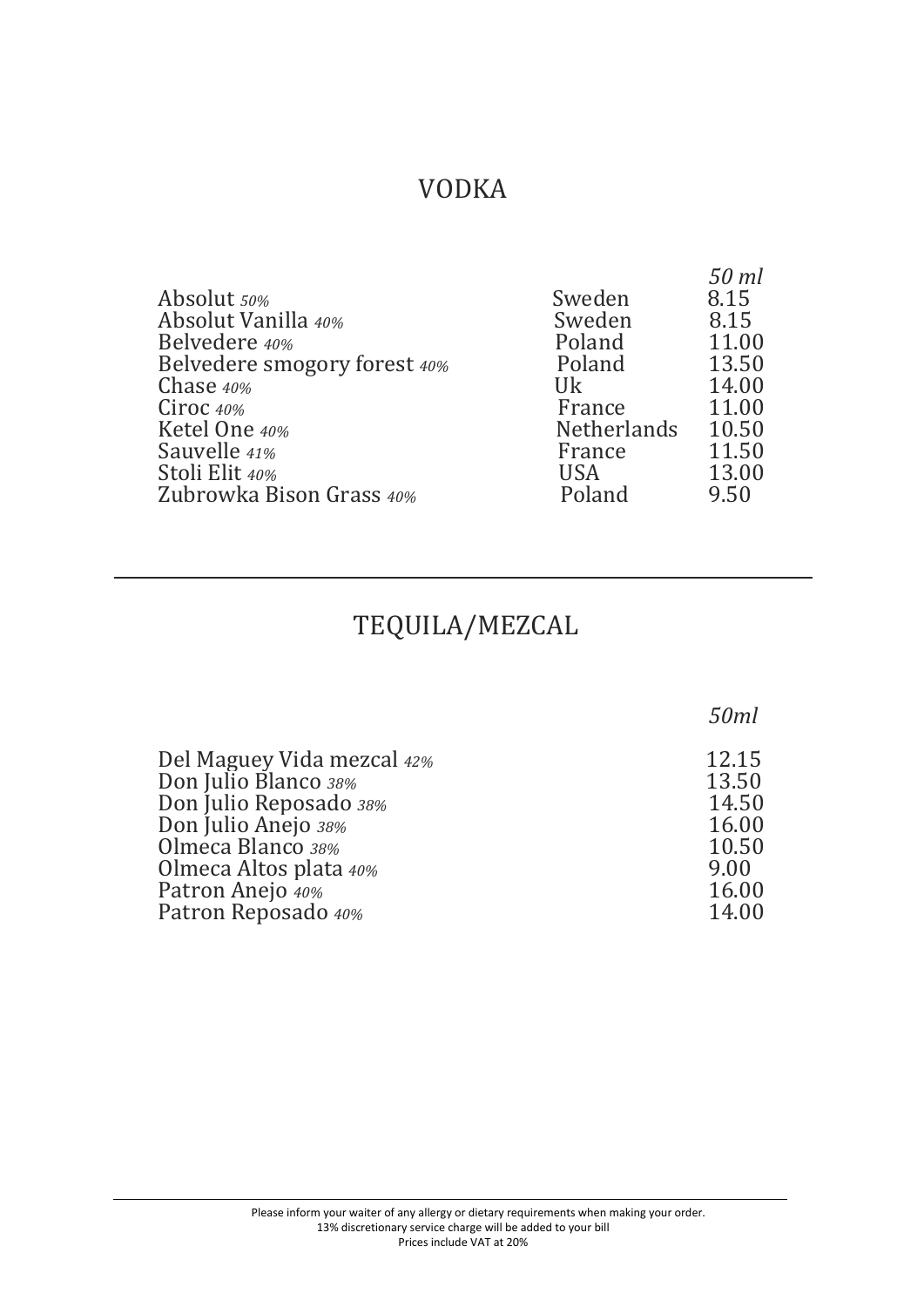# RUM/CACHACA

|                                       |                 | 50ml<br>11.00 |
|---------------------------------------|-----------------|---------------|
| Angostura 1919 40%                    | Trinidad        |               |
| Appleton Estate Signature Blend 40%   | Jamaica         | 9.50          |
| Copalli 42%                           | <b>Belize</b>   | 11.00         |
| Diplomatico Reserva 40%               | Venezuela       | 14.00         |
| Havana 3yr 40%                        | Cuba            | 10.50         |
| Havana 7yr 40%                        | Cuba            | 9.50          |
| Havana Club Selection de Maestros 45% | Cuba            | 20.00         |
| Koko-Kanu coconut 37.5%               | Jamaica         | 8.50          |
| Lambs Spiced 30%                      | Caribbean       | 10.50         |
| Mount Gay Black Barrel 43%            | <b>Barbados</b> | 14.00         |
| Ron Zacapa XO 40%                     | Guatemala 33.00 |               |
| Yaguara Cachaca Branca 40.5%          | Brazil          | 9.50          |
| Wray & Nephew Over-proof 63%          | Jamaica         | 9.50          |
|                                       |                 |               |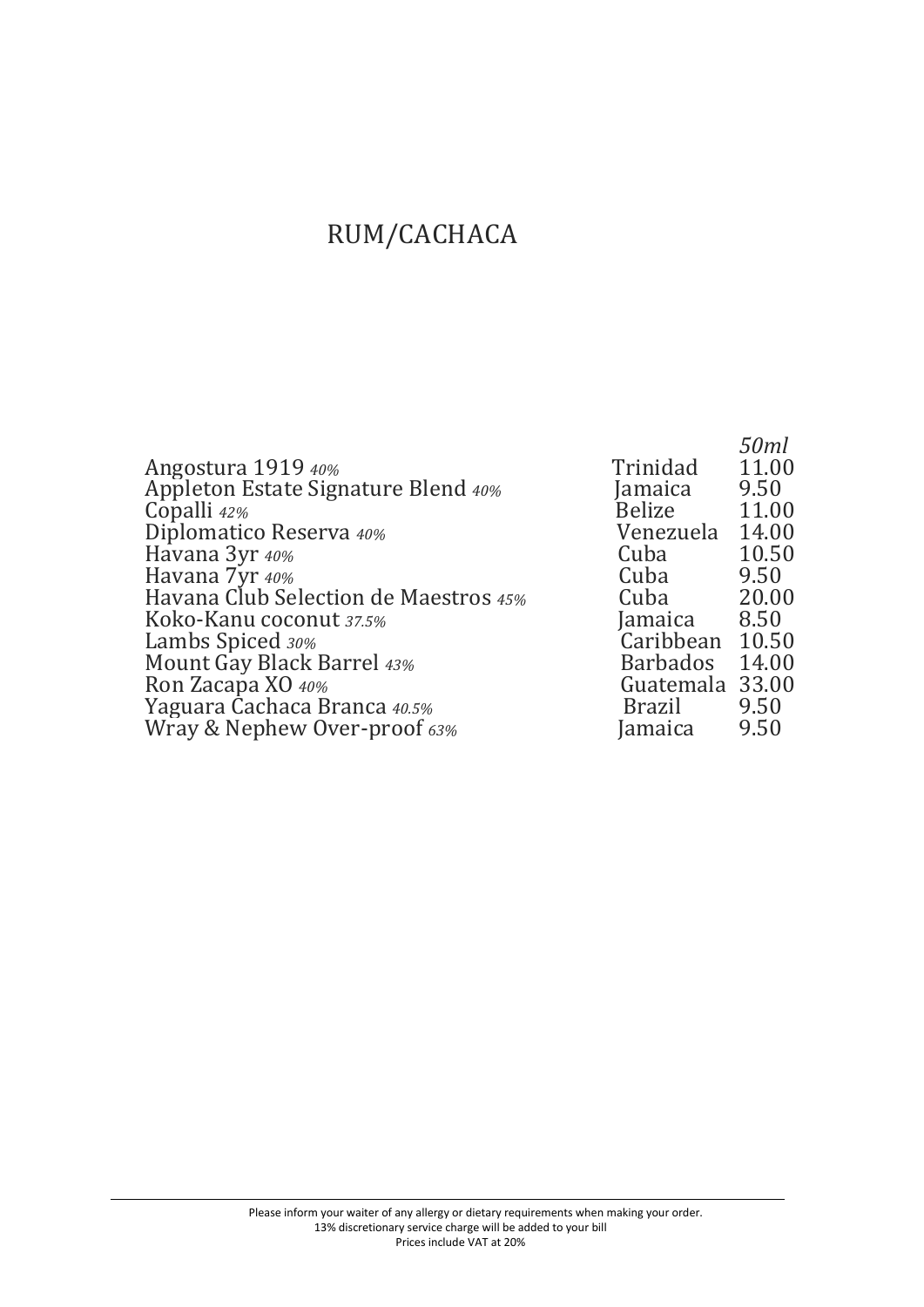# WHISKY/WHISKEY

#### SCOTCH

| Blended                       | 50ml  |
|-------------------------------|-------|
| Chivas Regal 40%              | 20.00 |
| Copper Dog $40\%$             | 12.50 |
| Johnnie Walker Black 40%      | 10.50 |
| Johnnie Walker Blue Label 40% | 42.00 |
| Shackleton 40%                | 17.00 |

#### Highlands

| 14.00 |
|-------|
| 19.50 |
| 42.00 |
| 23.00 |
| 19.00 |
| 12.00 |
| 27.00 |
| 11.50 |
| 10.00 |
|       |

#### Lowlands

| Glenkinchie 12yrs 43% | 14.00 |
|-----------------------|-------|
|-----------------------|-------|

#### Islay

| Ardberg 10yrs 46%                   | 16.00 |
|-------------------------------------|-------|
| Bowmore 12yrs 40%                   | 13.00 |
| Bowmore 15yrs 43%                   | 19.00 |
| Bruichladdich The Classic Ladie 50% | 15.00 |
| Laphroaig $10yr_{40\%}$             | 13.00 |
| Port Charlotte 50%                  | 20.00 |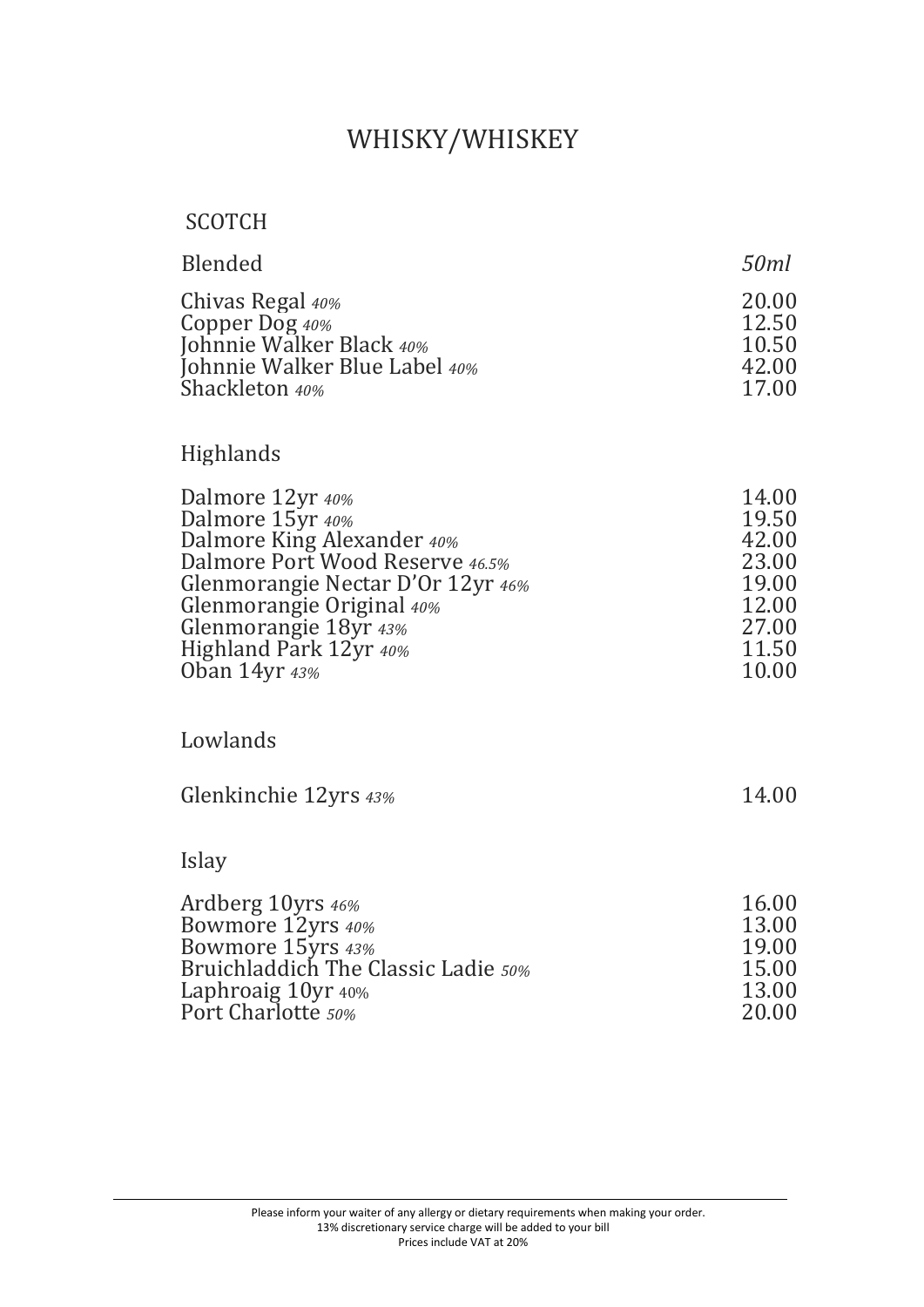#### WHISKY/WHISKEY

### Speyside

| Balvenie 12yrs 40%<br>Cragganmore 12yrs 40%<br>Glenfiddich 12yrs 40%<br>Glenfiddich 18yrs 40%<br>Glenrothes Select reserve 43%<br>Macallan 12 Double Cask 40%<br>Macallan Gold 40% | 50ml<br>14.00<br>13.00<br>11.00<br>26.00<br>14.00<br>24.00<br>13.50 |
|------------------------------------------------------------------------------------------------------------------------------------------------------------------------------------|---------------------------------------------------------------------|
| Isle of Skye                                                                                                                                                                       |                                                                     |
| Talisker 10yr 45.8%                                                                                                                                                                | 13.00                                                               |
| Isle of Jura                                                                                                                                                                       |                                                                     |
| Jura 18yr $44\%$                                                                                                                                                                   | 28.00                                                               |
| Japan                                                                                                                                                                              |                                                                     |
| Hibiki Harmony 43%<br>Hibiki 17yrs 43%                                                                                                                                             | 19.00<br>100.0                                                      |

Hakushu Distiller's Reserve *43%* 17.00 Yamazaki Distiller's Reserve *43%* 17.00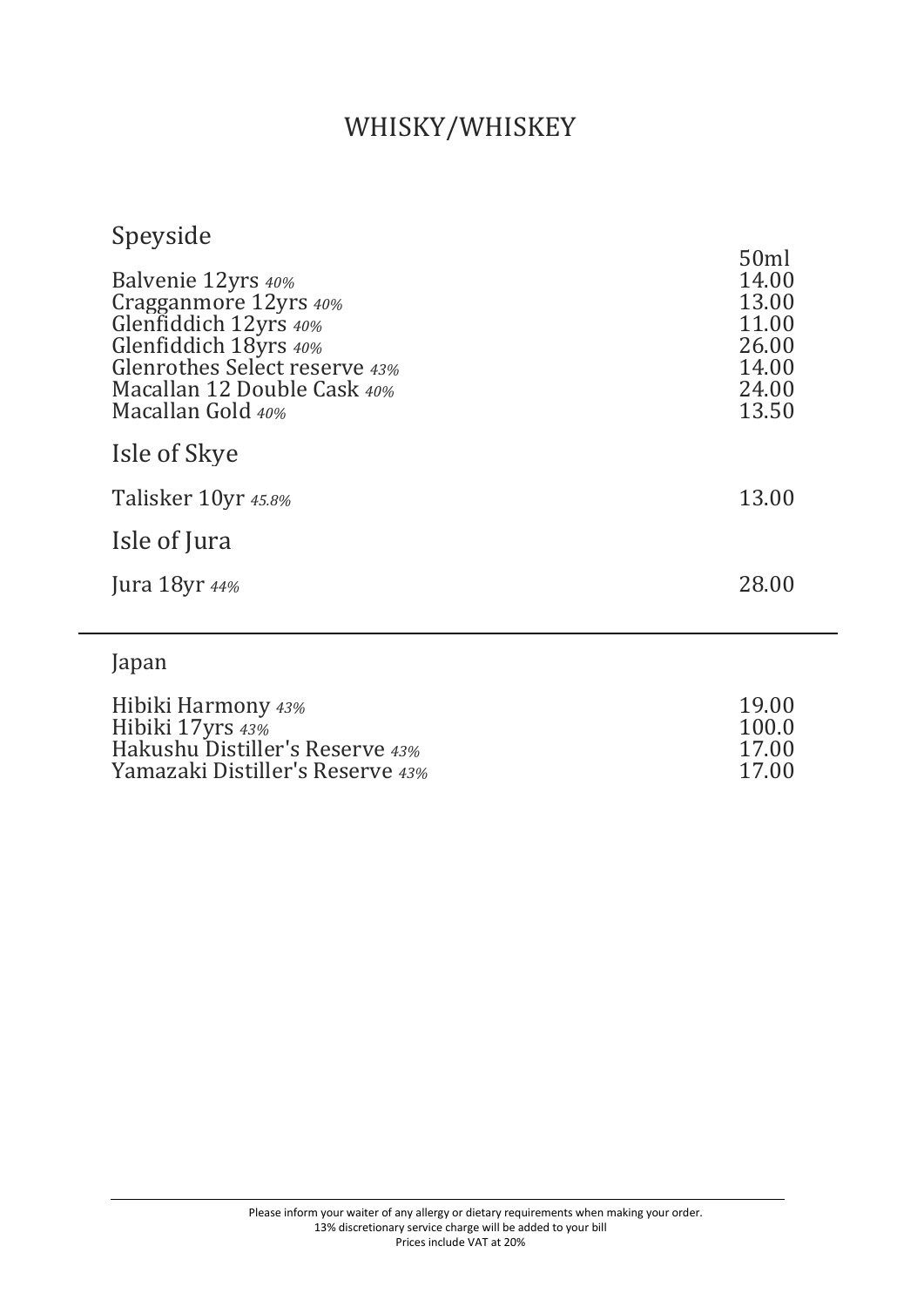# WHISKY/WHISKEY

#### American

|                                   | 50ml  |
|-----------------------------------|-------|
| <b>Buffalo Trace 40%</b>          | 10.50 |
| Bulleit 45%                       | 10.50 |
| <b>Bulleit Rye 45%</b>            | 13.00 |
| Eagle Rare Single barrel 45%      | 13.00 |
| Evan Williams Single barrel 45%   | 15.00 |
| George Dickel Barrel select 51.5% | 26.00 |
| Jack Daniel's Old No.7 40%        | 10.50 |
| Jack Daniel's Single barrel 45%   | 15.00 |
| Gentleman Jack 40%                | 14.50 |
| Maker's Mark 45%                  | 11.50 |
| <b>Woodford Reserve 43.2%</b>     |       |

Irish

|               | 50ml  |
|---------------|-------|
| Jameson 40%   | 10.50 |
| Roe & Coe 40% | 10.00 |
| Slane 40%     | 9.50  |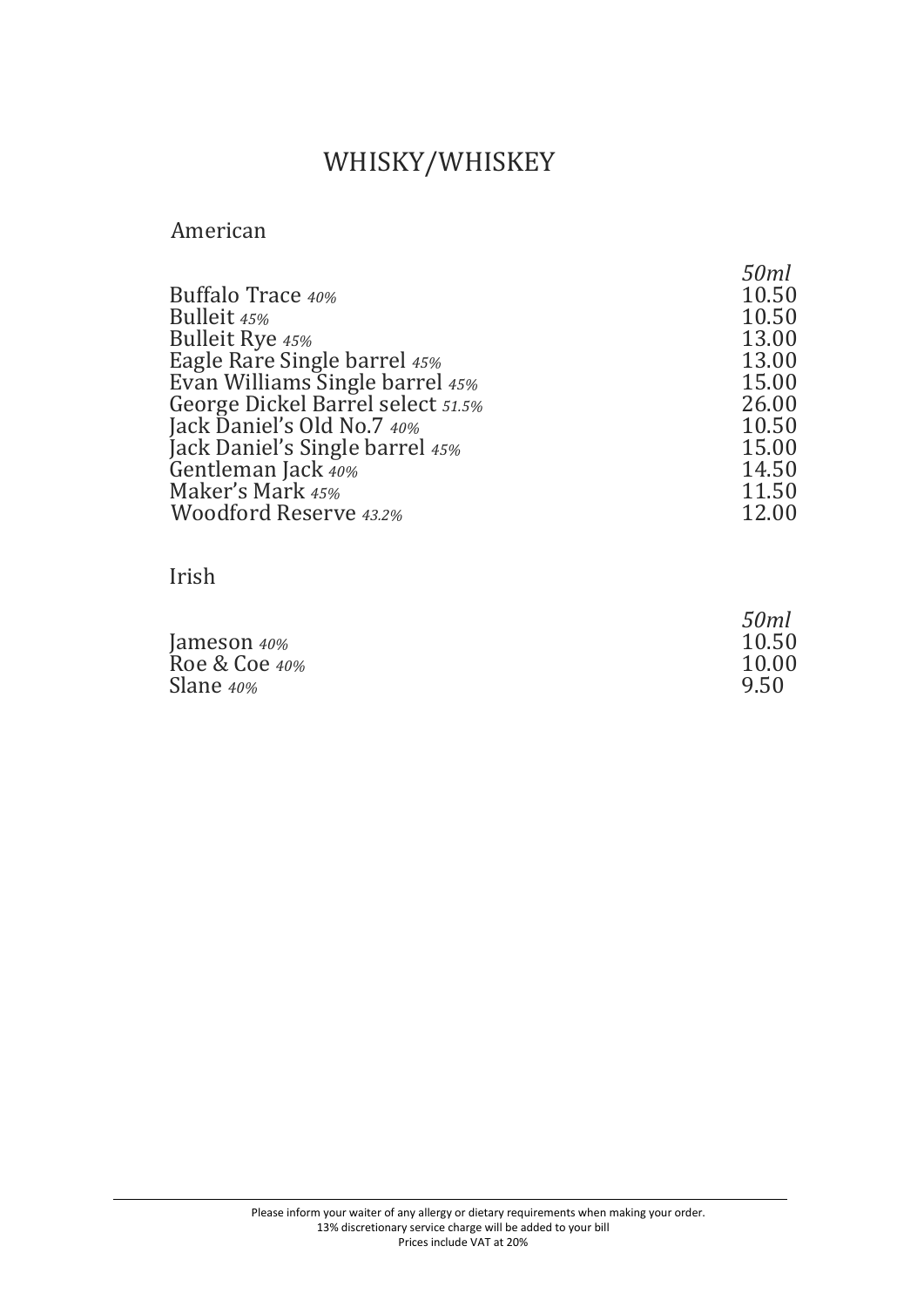### BRANDYS

|                                        | 50ml  |
|----------------------------------------|-------|
| Baron de Sigognac 10yr 40%             | 12.00 |
| Delamain Pale and Dry XO 40%           | 25.00 |
| Hennessy VS 40%                        | 14.50 |
| Hennessy Richard 40%                   | 370.0 |
| Hennessy XO 40%                        | 36.00 |
| Remy Martin Louis XIII 40%             | 249.0 |
| Château de Breuille 15 yr Calvados 41% | 19.50 |
| Dupont VSOP Calvados 42%               | 16.50 |
| Bianca Nardini Grappa 40%              | 10.50 |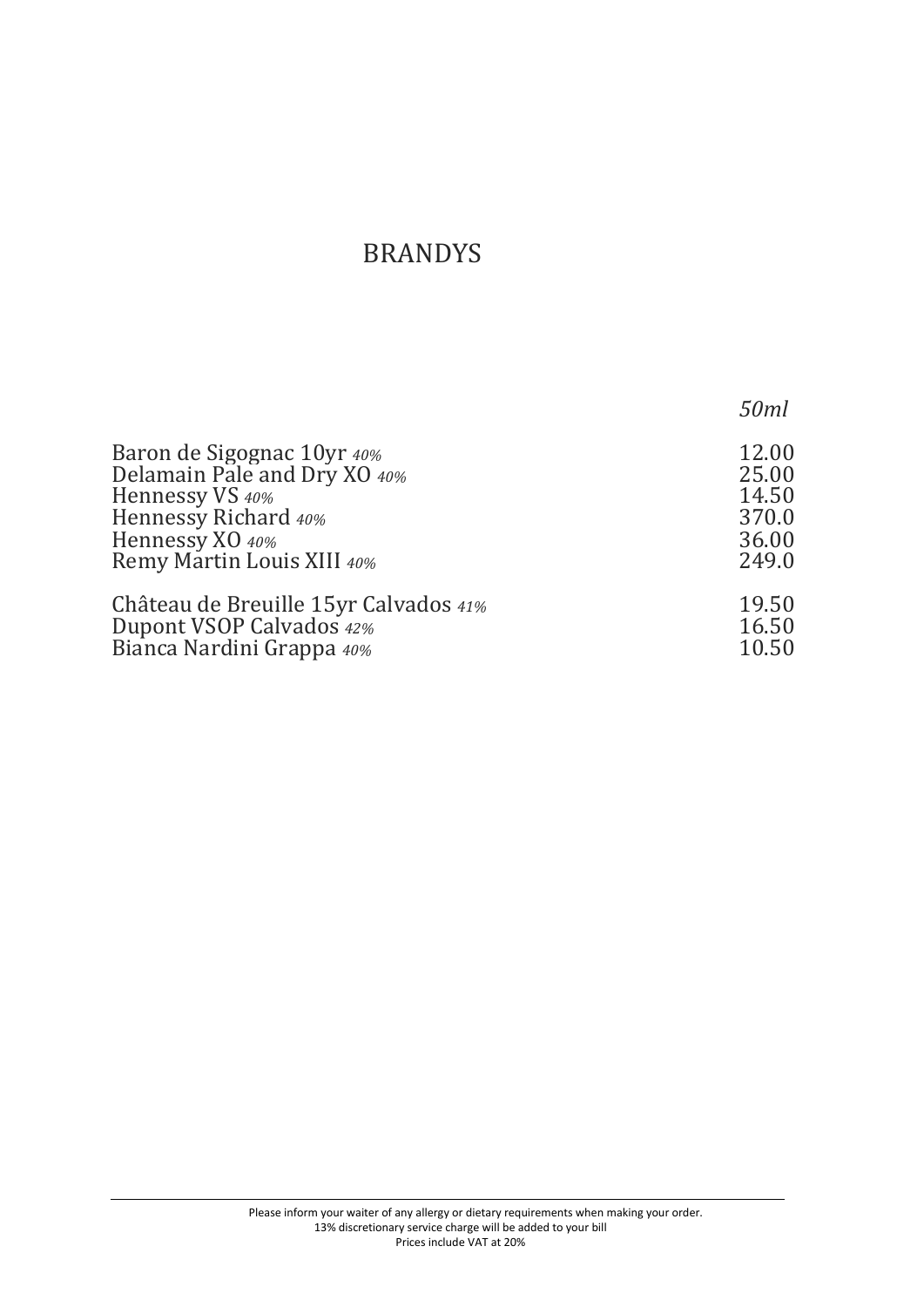# LIQUEURS

|                                 |           | 50ml  |
|---------------------------------|-----------|-------|
| Baileys 17%                     | Ireland   | 10.50 |
| Benedictine DOM 40%             | France    | 8.00  |
| Branca Menta 28%                | Italy     | 9.50  |
| Cambridge Elderflower 21%       | England   | 11.00 |
| Chambord black raspberry 16.5%  | France    | 9.00  |
| <b>Chartreuse Green 55%</b>     | France    | 14.00 |
| Chartreuse Yellow 43%           | France    | 10.00 |
| Cointreau 40%                   | France    | 9.00  |
| Disaronno Original Amaretto 28% | Italy     | 10.50 |
| Drambuie 40%                    | Scotland  | 8.00  |
| Fernet Branca 39%               | Italy     | 10.00 |
| Frangelico 20%                  | Italy     | 8.50  |
| Grand Marnier Cordon Rouge 40%  | France    | 10.00 |
| Jagermeister 35%                | Germany   | 8.50  |
| La Fee absinthe 68%             | France    | 9.00  |
| Limoncello Staibano 25%         | Italy     | 9.50  |
| Maraschino Luxardo 32%          | Italy     | 9.00  |
| Sambuca Luxardo 38%             | Italy     | 10.50 |
| Southern Comfort 35%            | Louisiana | 8.50  |
| Tia Maria 20%                   | Mexico    | 9.50  |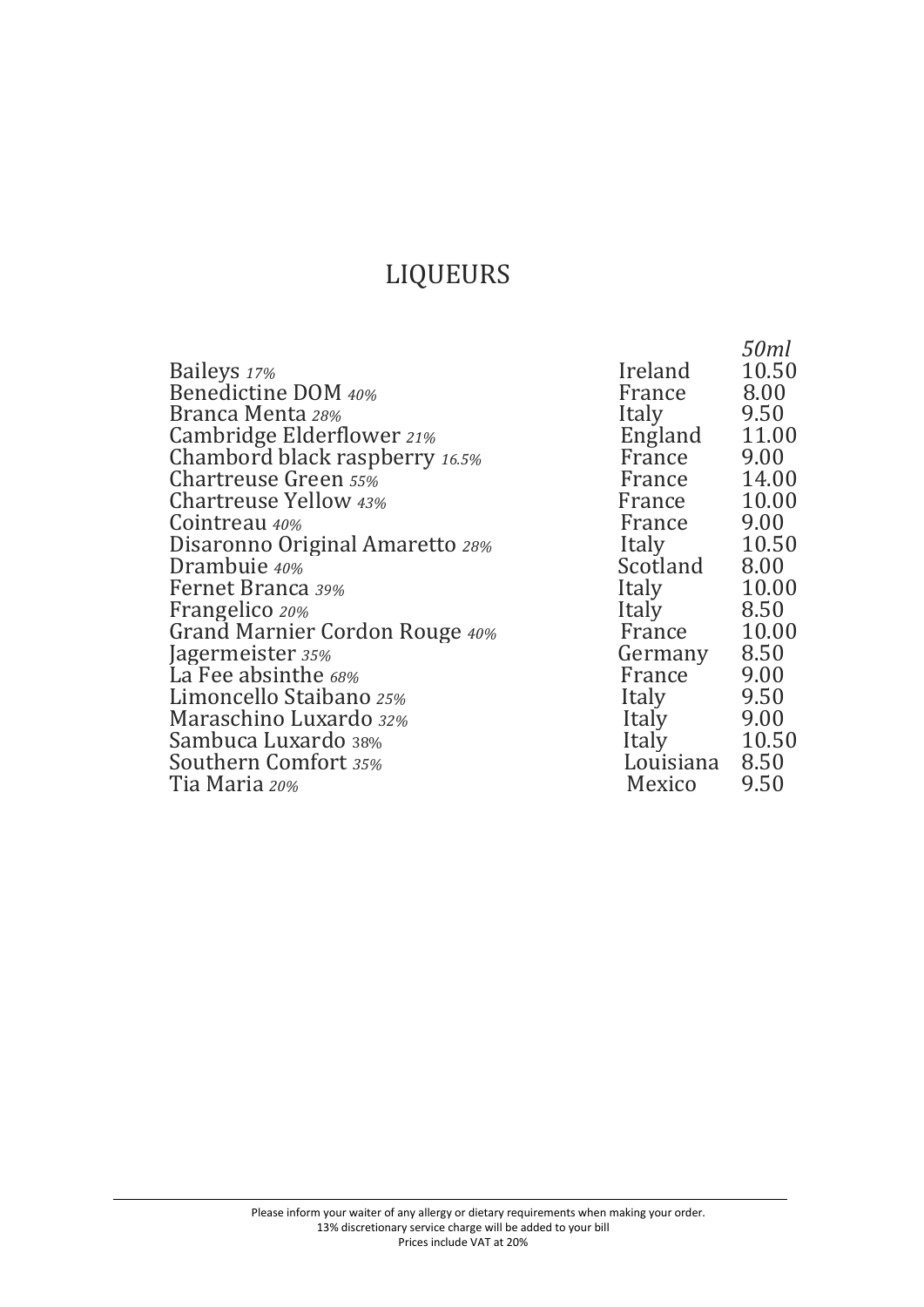### BOTTLED BEER & CIDER

| 6.00 |
|------|
| 6.50 |
| 5.50 |
| 6.00 |
| 6.00 |
| 6.50 |
|      |

#### APERITIFS

\_\_\_\_\_\_\_\_\_\_\_\_\_\_\_\_\_\_\_\_\_\_\_\_\_\_\_\_\_\_\_\_\_\_\_\_\_

#### *50ml*

| Antica Formula 16.5%                | Italy   | 8.00  |
|-------------------------------------|---------|-------|
| Aperol 11%                          | Italy   | 7.50  |
| Campari 25%                         | Italy   | 10.50 |
| Lillet Blanc 17%                    | France  | 7.50  |
| Lillet Rose 17%                     | France  | 7.50  |
| Martini Riserva Speciale Rubino 18% | Italy   | 7.50  |
| Belsazar dry 19%                    | Germany | 7.00  |
| Pimm's No.1 Cup 25%                 | England | 8.00  |
| Pernod Pastis 40%                   | France  | 7.50  |
| Punt e Mes 16%                      | Italy   | 7.00  |
| Ricard Pastis 45%                   | France  | 8.00  |
| Suze 1889 20%                       | France  | 7.50  |
|                                     |         |       |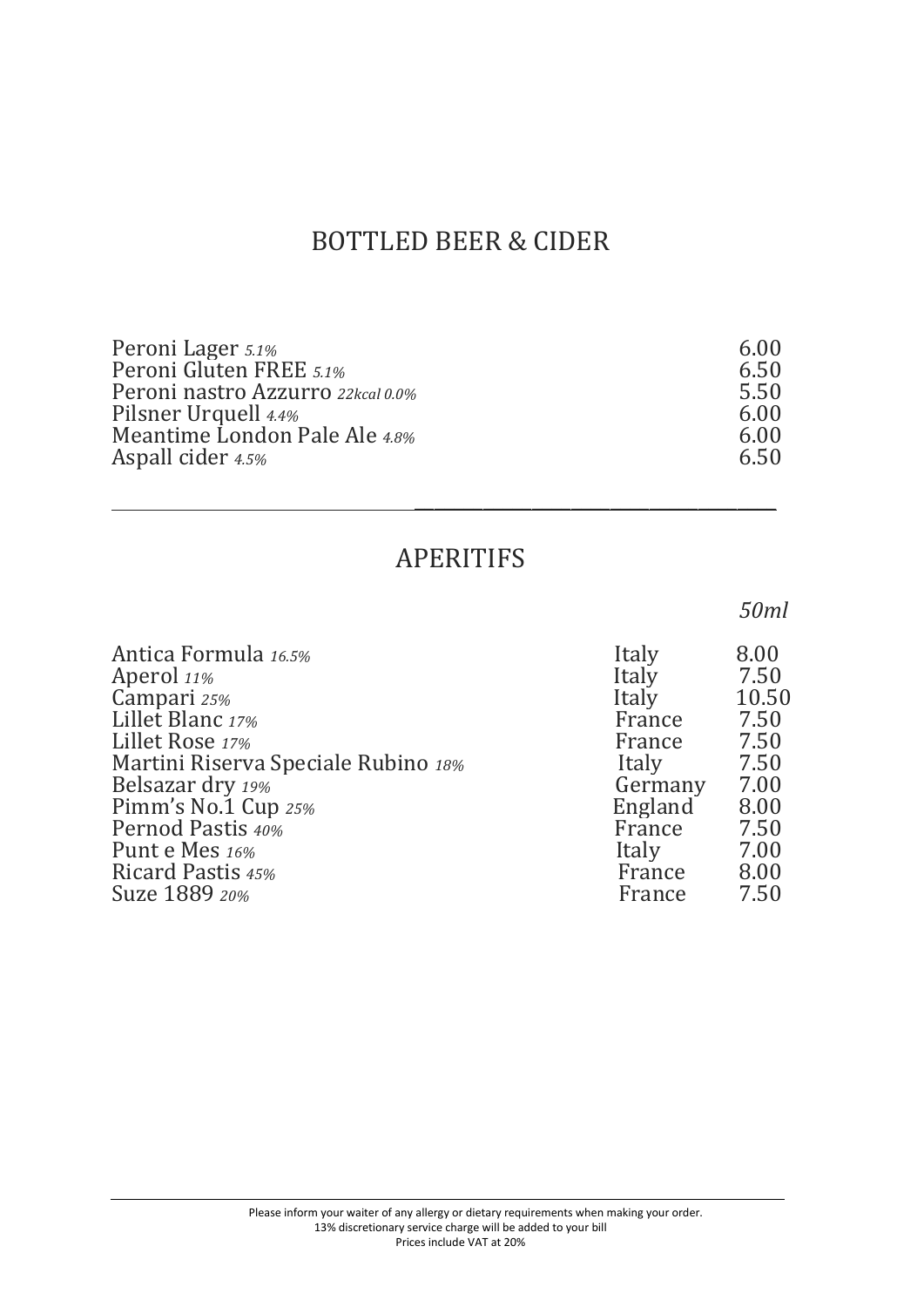#### SOFT DRINKS

 *200ml*

| Coca Cola 139kcal                                                                                                                                                                                                                   |      |
|-------------------------------------------------------------------------------------------------------------------------------------------------------------------------------------------------------------------------------------|------|
|                                                                                                                                                                                                                                     | 5.00 |
| Diet Cola 0.4kcal                                                                                                                                                                                                                   |      |
|                                                                                                                                                                                                                                     | 5.00 |
| <b>Fever Tree Selection</b>                                                                                                                                                                                                         | 4.00 |
| Lemonade 35kcal<br>Soda <i>okcal</i><br>Tonic 30kcal<br>Slim tonic 15kcal<br>Elderflower tonic 34kcal<br>Mediterranean tonic 36kcal<br>Aromatic tonic 37kcal<br>Ginger ale 34kcal<br>Ginger beer 37kcal<br>Sicilian lemonade 35kcal |      |
| Juice selection                                                                                                                                                                                                                     | 4.00 |
| Apple 38kcal                                                                                                                                                                                                                        |      |
| Cranberry 56kcal<br>Orange 36kcal                                                                                                                                                                                                   |      |
| Grapefruit 33kcal                                                                                                                                                                                                                   |      |

Tomato juice *14kcal*